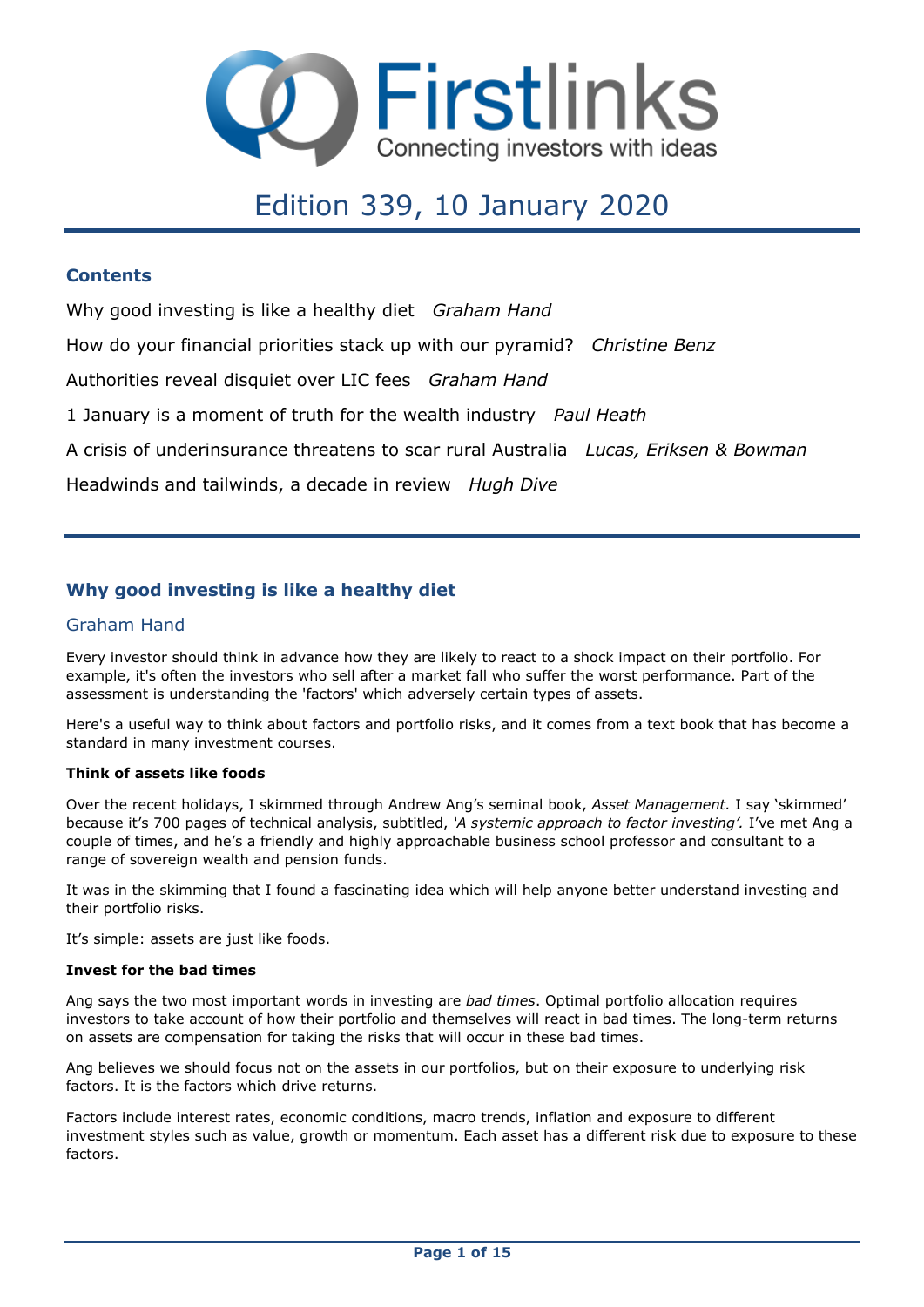

For example, a fund manager might hold a portfolio of 1,000 carefully selected stocks, but if they are highlycorrelated individual bets in a value-oriented investment style, they become one large bet on a single factor. As Ang says:

*"An equity manager going long 1,000 value-oriented stocks and underweighting 1,000 growth stocks does not have 1,000 separate bets; he has one big bet on the value-growth factor."*

He has an analogy in farming:

"A farmer, for example, may certainly be able to select a farm with the best soil and conditions for planting (farm security selection). But if there's a severe drought, having chosen the best farm is not going to help (rain *is the factor)."*

And so starts the fascinating food comparison.

#### **Factors are to assets what nutrients are to food**

The table below from the US Food and Nutrition Board recommends intakes of five macronutrients – water, carbohydrates, protein, fibre and fat – for the average male, female and child. Certain foods deliver the nutrients we need, such as protein from meat and fibre from wheat and rice. Some foods contain more than one nutrient.

Depending on our health and lifestyle, we have different nutrient requirements, and the underlying nutrients deliver the sustenance we need.

In the same way, while we invest in assets, it is the underlying risk factors which determine the returns. The factors are like nutrients. For example, in the table below, our bodies benefit from protein in the same way our returns might benefit from a rising stockmarket or falling inflation.

#### **Nutrients and food**

| <b>Macronutrients</b>                          |          |                                                     |                       |                                   |  |
|------------------------------------------------|----------|-----------------------------------------------------|-----------------------|-----------------------------------|--|
|                                                | Male     | Female                                              | Child                 | Examples of Food                  |  |
| Water                                          |          | $3.7 L/day$ 2.7 L/day 1.7 L/day                     |                       |                                   |  |
| Carbohydrates $130g/day$ $130g/day$ $130g/day$ |          |                                                     |                       | Bread, Beans, Potato<br>Rice      |  |
| Protein                                        |          | $56 \text{ g}/\text{day}$ $46 \text{ g}/\text{day}$ | 19g/day               | Cheese, Milk, Fish,<br>Soya bean  |  |
| Fiber                                          | 38 g/day | 25 g/day                                            | 25g/day               | Peas, Wheat, Rice                 |  |
| Fat                                            |          | $20-35\%$ of calories                               | $25-35\%$ of calories | Oily fish, Peanuts,<br>Animal fat |  |

Source: Food and Nutritrion Board, National Academies, 2004.

#### **The comparison between food and assets**

Andrew Ang draws out three similarities:

**1. Factors matter, not assets** (nutrients matter, not food)

People could lead a healthy life gaining all their nutrients from boring, tasteless products grown in a laboratory. Similarly, it's the factors affecting the assets that are important for returns, and investors should look beyond the assets to the factors.

#### **2. Assets are bundles of factors** (foods are made up of bundles of nutrients)

Some foods contain only one type of nutrient, such as rice and carbohydrate, but most contain many nutrients. Water is considered both a food and a nutrient. Similarly, some factors such as equities or government bonds are factors in themselves, while others such as corporate bonds or hedge funds might contain different types of factor risks, such as volatility, credit and interest rate risk.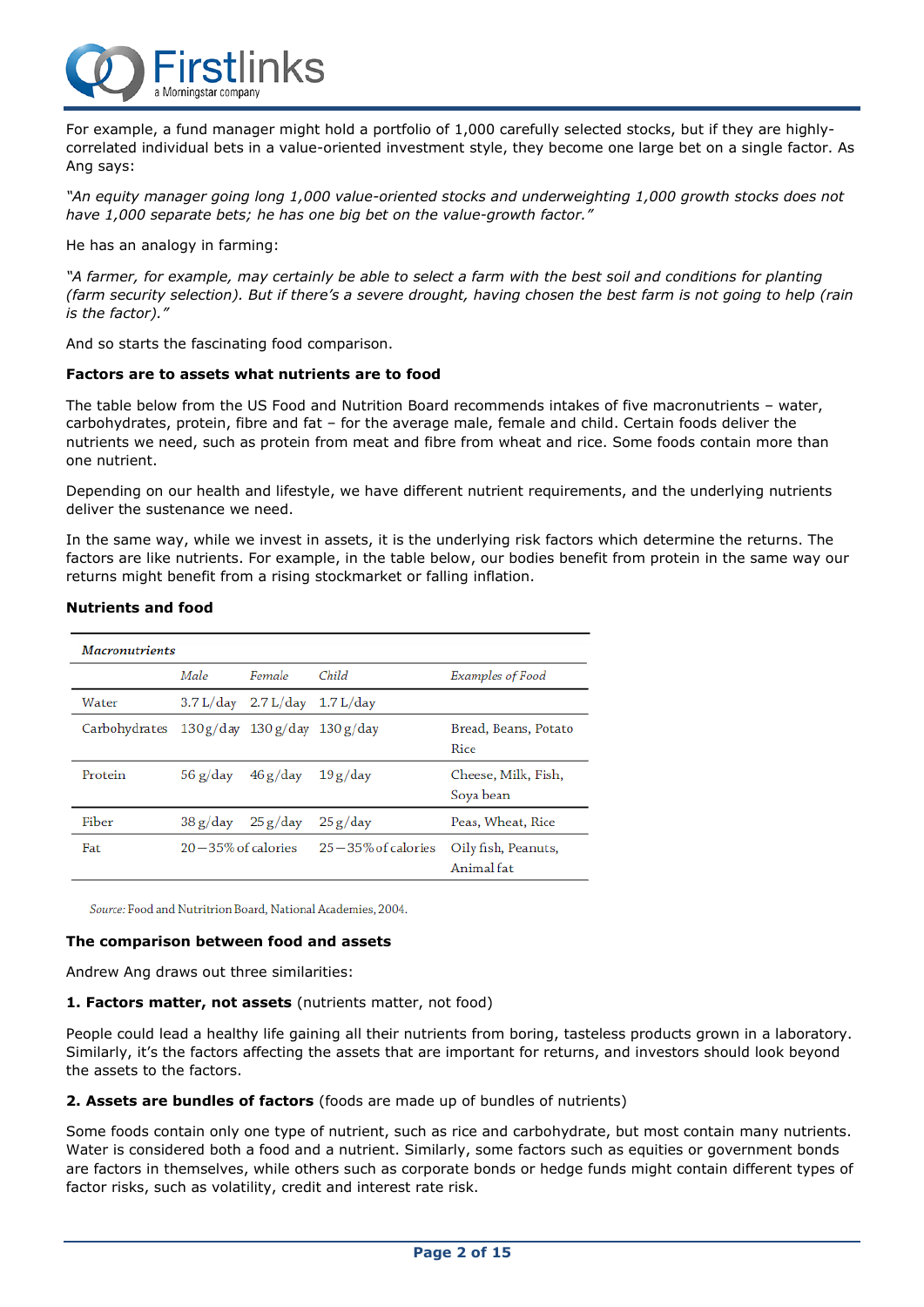

Volatility is a factor which can be damaging in bad times, but for those prepared to embrace it in good times, it can deliver exceptional returns.

#### **3. Different investors need different risk factors**

We eat differently and invest differently. Some long-term investors can expose their portfolios to leveraged equity risks as they can tolerate fluctuations in their portfolio values that most find unacceptable. Similarly, some athletes eat large amounts of protein and carbs to feed their energy requirements. No one diet of nutrients or factors suits everyone.

And I'll add a fourth:

#### **4. Factors and nutrients can be good and bad**

Ang says nutrients are inherently good, but too much of almost anything can be unhealthy. A certain level of fat is beneficial but too much can be bad.

Factor risks are bad, and enduring the poor consequences is rewarded by better returns. Bad times for factors and investments include low economic growth, high inflation and falling stock markets.

And much like the sum of all the nutrients we absorb determines our level of health, so the assets we own deliver factors which behave not in isolation but in relation to all the other factors we own.

#### **A balanced portfolio as defined for most investors**

While it is possible for a government department to make recommendations on diet, the same level of scientific integrity does not apply to investing universally. The appropriate portfolio differs for everyone, based on many factors such as goals, risk appetite, age and financial resources. There is no one meal fits all.

However, there are some principles common to all good investment plans, such as diversifying risk, starting early and saving consistently. Employees who do not make an explicit investment choice for their superannuation are usually placed into a MySuper fund, which has a default asset allocation selected by an experienced fund manager supported by an investment committee.

Like a recommended diet, the asset allocation for all MySuper funds is shown in the table below. While this allocation may not suit a retiree who values capital preservation before earnings maximisation, it is a recommended diet of factors to suit most people who are saving at an earlier stage of their lives.

It mainly includes growth assets - perhaps the meat and other protein in a diet - but with some defensive protection - perhaps like a good helping of vegetables.

In the same way that nutrients determine the benefits in a diet, so a better appreciation of risk comes from knowing the factor exposure of an investment portfolio. What would be the impact of a rise in rates, a fall in equities, a swing from value to growth or a widening of credit spreads? Look through to the factor exposures that matter.

#### **Food for thought**

In the same way you might balance your diet with an intake of the different nutrients you need, so you should select assets based on the underlying factors.

And while you might enjoy the beer and chips and pizza in the good times, in the same way a surging equity market is fun while it lasts, it's the consequences in the 'bad times' which determine the long-term health of investment returns. Is your portfolio fit for a healthy lifestyle?

#### **MySuper funds**

| Characteristics              | Amount<br>(\$billion) | %              |
|------------------------------|-----------------------|----------------|
| Cash                         | 29                    | $\overline{A}$ |
| Australian fixed interest    | 98                    | 13             |
| International fixed interest | 70                    | 9              |
| Australian listed shares     | 157                   | 20             |
| Listed property              | 17                    | 2              |
| Unlisted property            | 56                    | 7              |
| International shares         | 219                   | 28             |
| Infrastructure               | 59                    | 8              |
| Hedge funds                  | $\Omega$              | $\Omega$       |
| Unlisted equity              | 41                    | 5              |
| Other                        | 26                    | 3              |
|                              | 778                   | 100            |

Source: APRA September quarter 2019 \*Number of MySuper products: 97, 35 lifecycle.

*Graham Hand is Managing Editor of Firstlinks. Andrew Ang's 'Asset Management' is published by Oxford University Press.*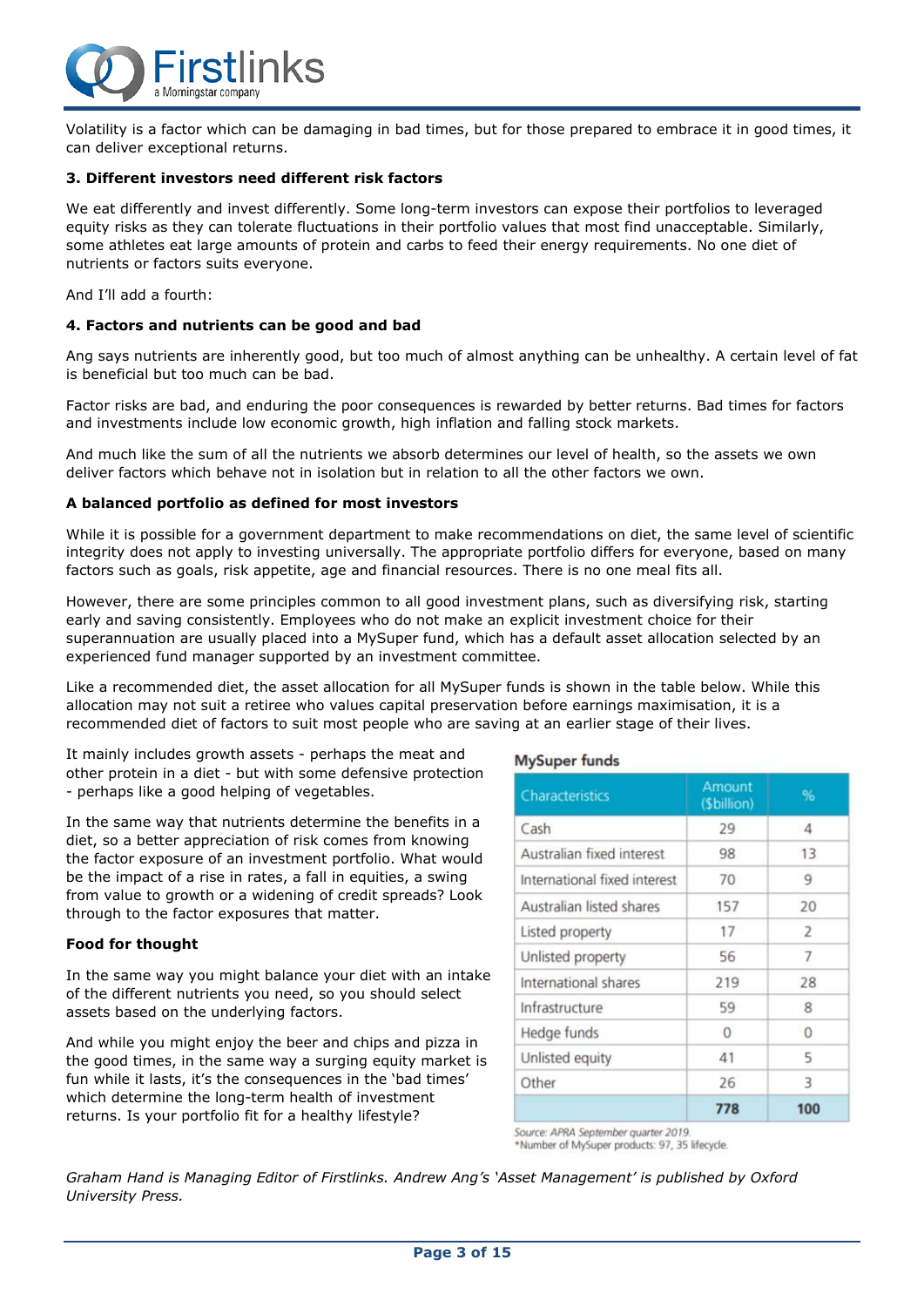

### **How do your financial priorities stack up with our pyramid?**

### Christine Benz

The U.S. Department of Agriculture's food pyramid, designed to help set healthy dietary priorities, [debuted](http://www.todayifoundout.com/index.php/2013/09/invented-food-pyramid/) in [1992,](http://www.todayifoundout.com/index.php/2013/09/invented-food-pyramid/) urged us to indulge sparingly in fats. Meanwhile, bring on the carbs: pasta, rice, bread, and cereal made up the bottom of the pyramid graphic, with a recommended six to 11 servings per day.

Oopsie. Dietary scientists eventually determined that eating a lot of refined carbs isn't that good for us after all, so the original pyramid was replaced with another, more confusing-looking pyramid in 2005. The [revised](https://en.wikipedia.org/wiki/MyPyramid) [pyramid](https://en.wikipedia.org/wiki/MyPyramid) showed fruits and vegetables on a near-equal scale alongside grains.

Alas, in 2011 the pyramid was scrapped altogether in favor of a square food plate called [MyPlate.](https://www.choosemyplate.gov/) Vegetables take up more than one fourth of the MyPlate plate, followed by smaller portions of grains, protein, fruit, and dairy.

#### **A guide to allocating time and resources**

Yet even though the USDA abandoned the pyramid as an image to help set dietary priorities, it's still a useful shape to convey how to allocate your time and resources, including when you're investing. At the bottom of the pyramid are the activities that you should spend the most time and energy on because they have the biggest impact on your results. They're the equivalent of broccoli and brown rice. Meanwhile, at the top are tasks that, though worthwhile, will have a smaller impact on your bottom line.

The following investment pyramid can help guide priorities for new investors. It can also assist in keeping more experienced investors on the right track. After all, the more you know, the more likely you are to geek out about small matters such as whether to own a high-yield exchange-traded fund or an actively managed fund. In so doing, it's possible you'll lose sight of game-changers such as your saving and spending rates and your total asset allocation.

Here's a look at the investment pyramid I would propose, ranging from what should be investors' top priorities - the base of the pyramid - to the least important ones.

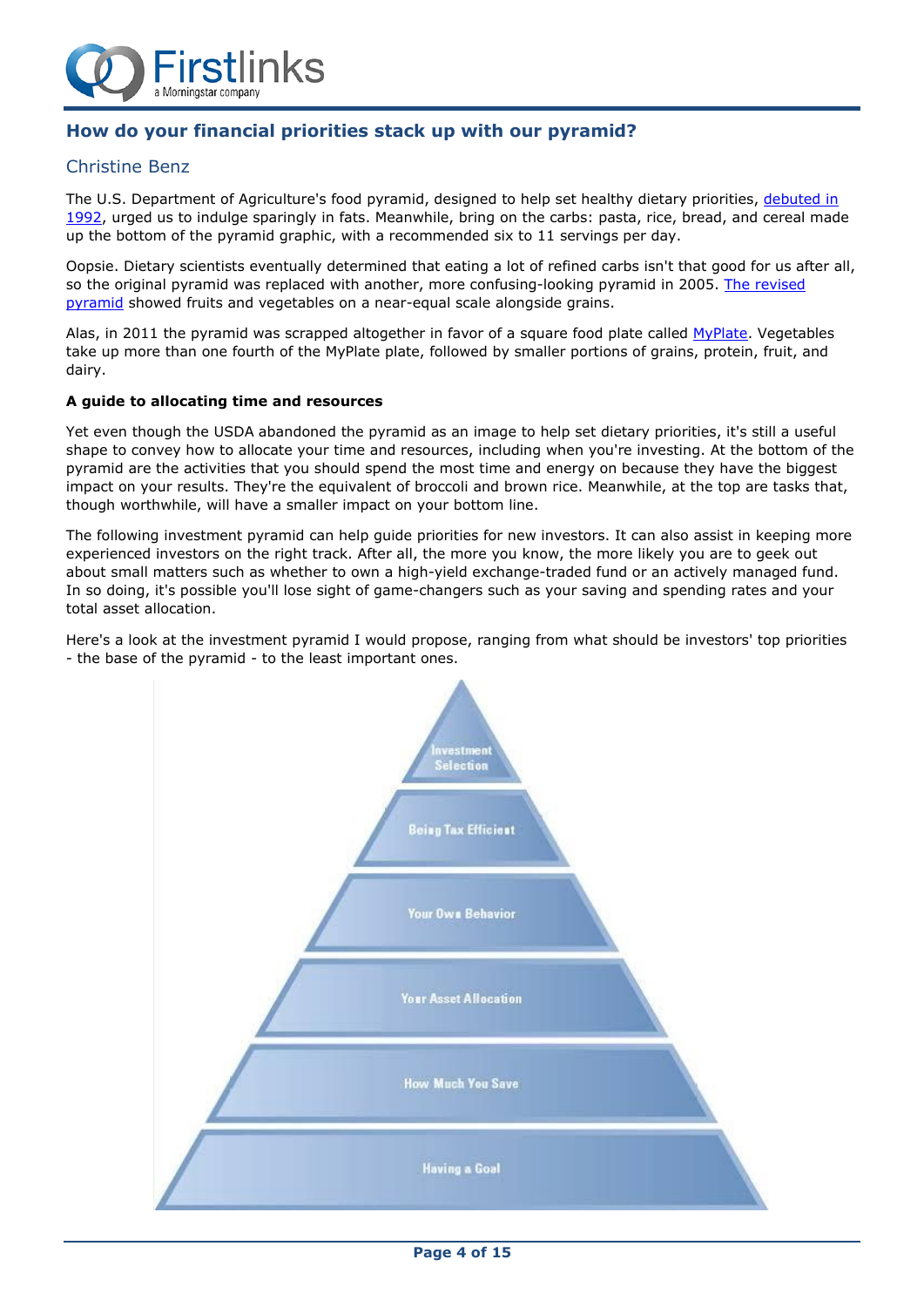

#### **The pyramid's base: setting your financial goals**

You know how it is when you don't start a day with a to-do list? You get buffeted around by whatever comes up. Phone calls, answering emails, chatting with colleagues about favorite childhood candy bars, and whoops – how on earth did it get to be 11:20 already?

Managing your finances without first articulating your near- and long-term goals is similar. Rather than operating with the amorphous goal of 'wealth accumulation', take a step back and articulate the specifics of what you're trying to achieve, when you'll need the money, and how much.

Paying the full freight for college for each of your kids? Retirement while you're still young enough to enjoy it? A move to a bigger house within the next five years? By quantifying each of your financial goals, you may see that it's not going to be possible to achieve them all, but it's better to know that early on so you can prioritise. And each of those goals likely carries its own time horizon, which in turn will dictate what types of investments you hold and where.

#### **The next band: managing your saving and spending**

Budgeting is boring, which is why it's easy to give short shrift to it in favor of sexier pursuits such as trading stocks. But even if you select the very best investments, you'll be hard-pressed to make up for a shortfall if you haven't saved enough.

This is key to ensure that your savings rate puts you on track to achieve the above-mentioned goals. This concept matters long after you've stopped saving, too. Retirees are obsessed with the topic of spending rates and for good reason. The difference between a 4% and a 6% withdrawal rate can be enormous when it comes to the viability of a retirement plan. Being able to adjust one's [spending](https://www.morningstar.com/articles/536284) rate - especially downward in times of market duress – has also emerged as a best practice in the realm of retirement portfolio management because it helps a retiree avoid turning paper losses into real ones.

#### **The next band: choosing your asset allocation**

There's near-universal consensus among market practitioners that the asset-allocation mix you choose matters. A lot. A portfolio that consists entirely of cash and short-term bonds will exhibit very few fluctuations, which can provide peace of mind and may be appropriate for very short-term goals. Over time, however, it will get eaten alive by a portfolio that includes a stock component.

Specific recommendations about asset allocation will vary by adviser and financial services company, but the basic rules of the road should hold you in good stead during your investing career. For your long-term goals, start heavy with stocks, then gradually shift more into safer securities as your need for the money draws near. And be careful not to gorge on niche investments such as gold and emerging-markets stocks, whose returns are sometimes explosive but so is their downside potential. Diversify reasonably among the core asset classes – high-quality stocks, high-quality bonds, and cash – and you'll be OK. Setting an asset allocation in [retirement](https://www.morningstar.com/articles/839520) is a bit more complicated than asset allocation in the years leading up to [retirement.](https://www.morningstar.com/articles/844384)

#### **The next band: managing your own behavior**

Even if you've gone to the trouble of creating a well-allocated portfolio, none of it is going to matter if you freak out and retreat to cash in times of turmoil. Many financial advisers say one of their most important contributions to their clients' financial well-being is to help them manage their emotions and stick with their plans through good and bad market environments. It's important to identify and manage your own potential behavioral hang-ups, such as a tendency to be too risk-averse for your life stage or to have more confidence in your investing abilities than is warranted.

#### **The next band: managing for tax efficiency**

Paying attention to tax efficiency encompasses a very broad and important set of issues, including taking advantage of tax-advantaged superannuation accounts, using low turnover stock funds, proper asset location, and employing tax-efficient withdrawal strategies during retirement. In fact, tax-efficient decision-making is one of the key factors that add value in the financial planning process.

#### **The top: making investment selections**

Ta-da! We're finally at the top of the pyramid and on to the fun stuff - investment selection. Its placement here shouldn't indicate that picking securities is not important. Needless to say, we at Morningstar think there's a big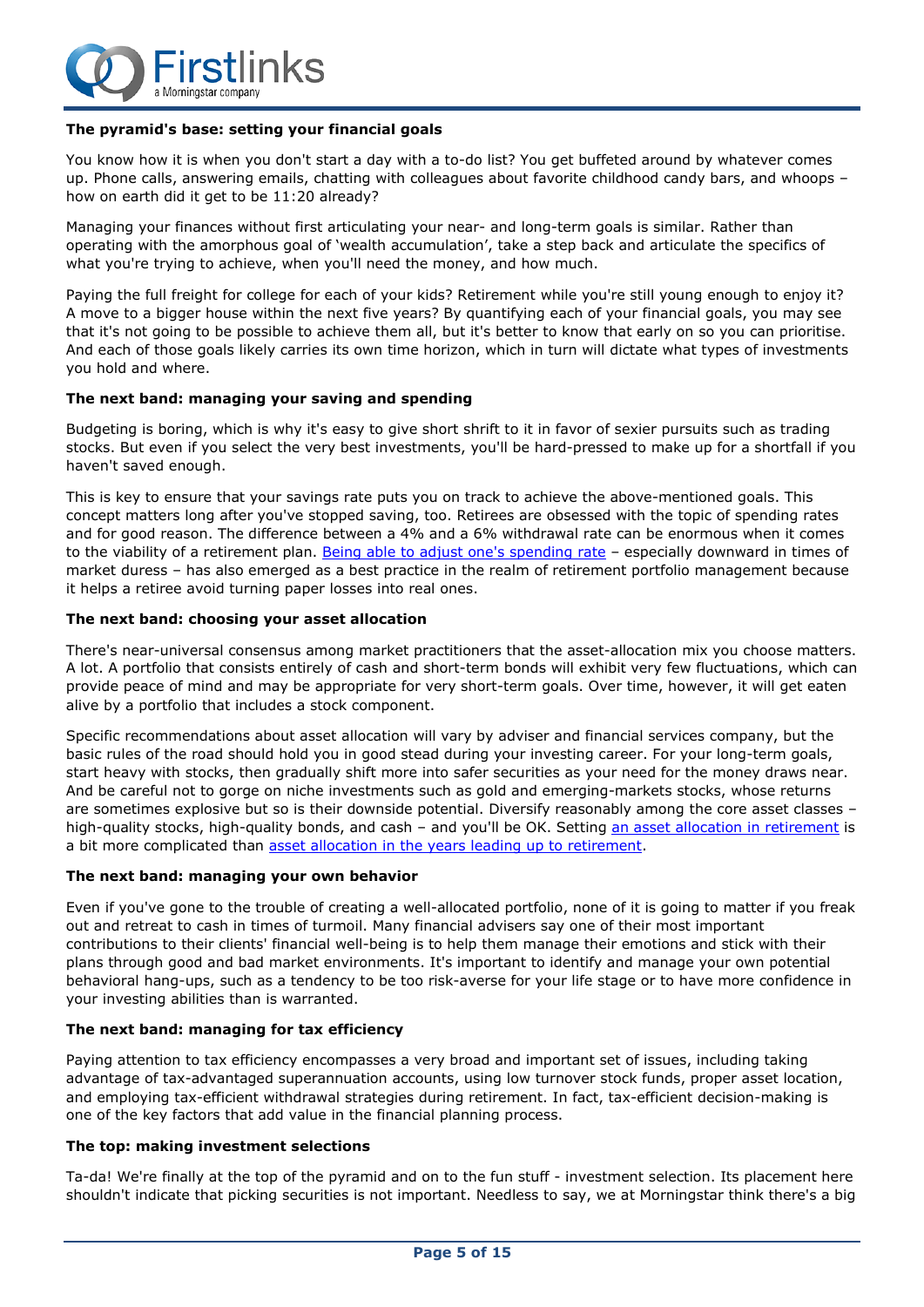

difference between investing with a high-quality fund than a C-list fund, and that investors will be better off buying a wide-moat stock that has a Morningstar Rating of 5 stars than one with no moat and a high valuation.

Rather, investment selection appears at the top because it needs to be informed by the factors beneath it in the pyramid. It's not always the case that tax considerations will trump your investment selection, but taxes should be an input in what securities you choose, as should your allocation needs, your expectations for the investment (having the right expectations should ameliorate bad behavior), and the rest of your financial plan.

Once those factors point the way toward a certain category of investments, you can then look at fees, management, and other investment-specific hallmarks of quality. And if you have little time left once you've made it to the top of the pyramid, you can reasonably skimp on investment selection by opting for a portfolio that consists of inexpensive index funds.

Christine Benz is [Morningstar'](https://www.morningstar.com/)s director of personal finance and author of 30-Minute Money Solutions: A Step*by-Step Guide to Managing Your Finances and the Morningstar Guide to Mutual Funds: 5-Star Strategies for* Success. This article does not consider the circumstances of any investor, and minor editing has been made to *the original US version for an Australian audience.*

### **Authorities reveal disquiet over LIC fees**

### Graham Hand

The ethical and business dilemmas about whether financial advisers should accept 'selling fees' from fund managers took a dramatic twist last week with the release of documents under a Freedom of Information (FOI) request. Although the internal memos from the regulator, ASIC, are not released publicly on their website, they are available on request following the FOI inquiry by *The Australian Financial Review*.

We have written extensively on this subject, such as [here,](https://www.firstlinks.com.au/article/advisers-and-investors-in-the-dark-on-lits-and-lics) as it is crucial for the future success of Listed Investment Company (LIC) and Listed Investment Trust (LIT) issuance. Investors have pumped \$4 billion a year into the sector in the last two years, and so settling the debate has major implications for thousands of investors, especially those whose investments are guided by a financial adviser.

It's a fact that it is impossible to raise a billion dollars in a month for a relatively unknown fund manager without paying selling fees (officially, 'stamping fees') to financial advisers and brokers. In the wake of the Royal Commission and the industry's new Code of Ethics, the advice industry must answer the question:

Why would an adviser put clients into a new LIC or LIT when there are hundreds of similar choices readily *available if not for the incentive of earning the selling fee?*

#### **The 'made things and provided services' exemption**

The FOI release (a zip file of emails and documents) shows the regulator feels the scope for conflicted advice is amplified by section 7.7A 12B of the Corporations Act, which allows financial advisers to collect a stamping fee. The most telling section comes from Anna Dawson, Senior Specialist, Financial Advisers at ASIC, who says:

"The initial carve-out was given because of an argument that companies would not be able to raise capital. The *carve-out was restricted to companies that 'made things and provided services' – hence investment companies were excluded unless they were investing in infrastructure, so, the initial carve-out for stamping fees did not apply to LICs and REITs."* (my emphasis)

This is a fascinating revelation. The carve-out from FoFA which has encouraged billions of dollars of LICs and LITs to be issued was not initially available.

And here's the sting in the tale, as ASIC continues:

*"ASIC was consulted on the 'streamlining' package which extended the stamping fee carve-out by including investment companies. In December 2013, ASIC wrote to Treasury again opposing the expansion of the carveout for the following reasons …*

*Broadening the exemption will expand the scope for conflicted advice and corresponding consumer* detriment. It will also cause an undesirable market distortion by preventing conflicted advice in the secondary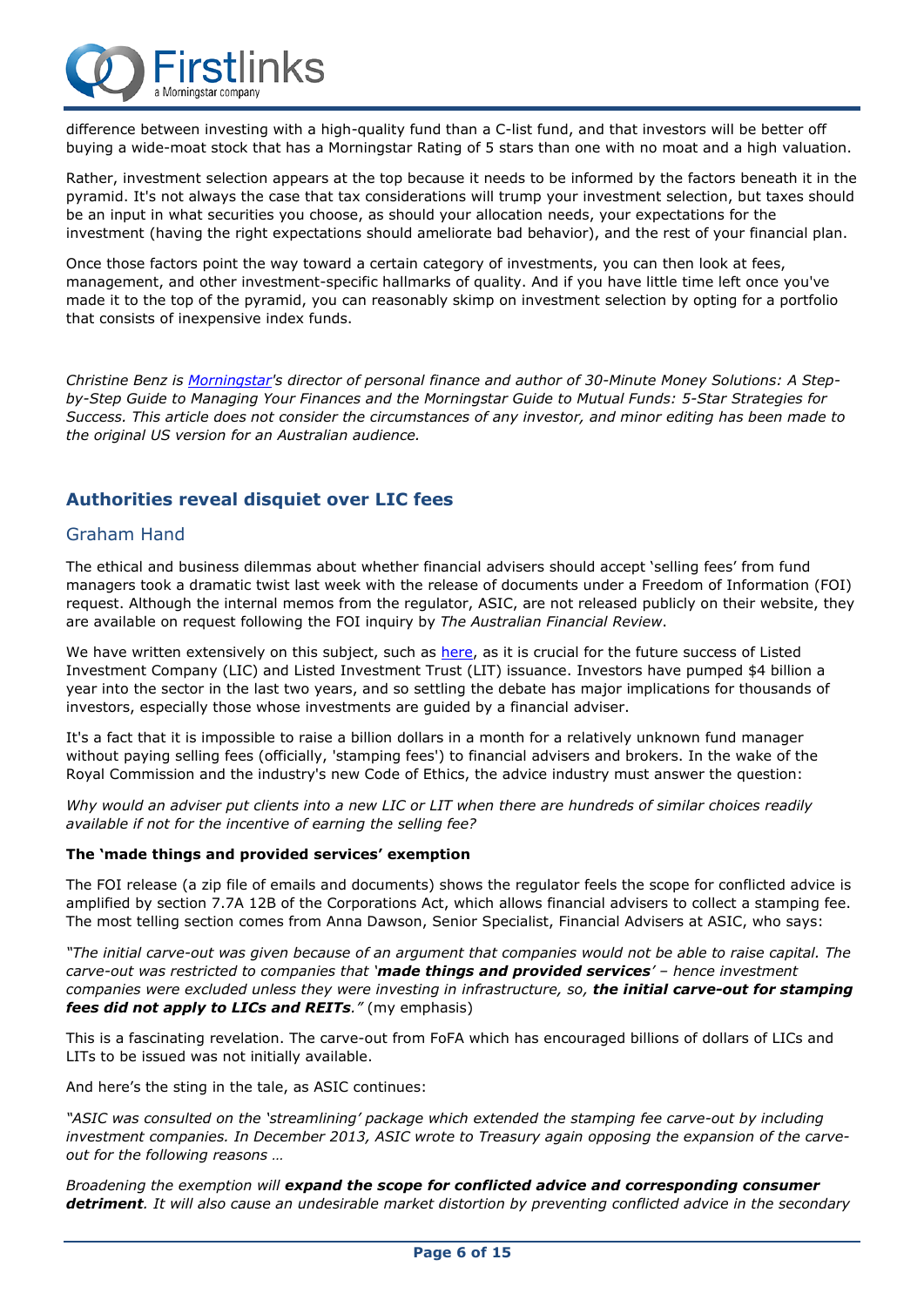

*market (transfer acquisitions) but permitting conflicted advice for the whole primary market (issue acquisitions). From a consumer protection perspective, we do not see any policy rational for this distinction.*

We are also concerned that any broadening of the exemption will lead to arguments by other industry sectors that they have been put at a competitive disadvantage by the uneven playing field that the exemption creates. *Subsequent relaxing of the FoFA reforms will inevitably lead to consumer detriment." (*my emphasis*)*

So what happened? ASIC's advice was ignored under intense lobbying from sections of the financial services industry which benefit from allowing advisers to receive selling fees.

Why do the businesses that rely more on unlisted funds, including many of the major platforms, not object to this special treatment which allows a competitor product (in the listed market) a special ability to pay a fee to an adviser?

In Item 20 from the ASIC file, this time written by David Dworjanyn, Senior Specialist (Legal & Policy), Markets, ASIC, he says:

"The poor performance of the majority of these funds don't justify the fee structure generally and it makes me *question any advice to go into these products, particularly at the issuance stage."*

#### **Meetings between ASIC and Treasury**

It's also fascinating to see how many resources Treasury and ASIC have devoted to this problem. The emails include detailed analysis of the LIC and LIT market. The email below shows David Dworjanyn copying 10 people into the analysis on stamping fees in August 2019.

| From:               | David Dworjanyn                                                                              |
|---------------------|----------------------------------------------------------------------------------------------|
| Sent:               | Monday, 5 August 2019 3:04 PM                                                                |
| To:                 | Hallyburton, Stephen; Pai, Neena; Moore, Ruth; Storer, Aidan; kate.o'rourke@treasury.qov.au; |
|                     | Quinlivan, Ciaron                                                                            |
| C <sub>C</sub>      | Calissa Aldridge; William He; Kate Metz; Anna Dawson                                         |
| Subject:            | RE: ASIC/Treasury meeting re LICs [DLM=Sensitive]                                            |
| <b>Attachments:</b> | Review of LICs and LITs and Stamping Fees Aug 2019.pptx                                      |

#### Dear all

Please find attached a slide presentation of the analysis of LIC and LIT issuances since the beginning of 2015. There is no particular sensitivity in the document as we have compiled information that is generally available. The key findings are:

- Poor performance of LICs and LITs: a significant proportion had negative returns (including two delisted due to fraud). Overall -6.1% cumulative since inception, -6.3% for recent year.
- $\bullet$ Large discounts to NTA, averaging -10.7%. 42 out of 48 LICs and LITs issuances since 2015 trade at discount to NTA.
- ¥ Higher management fees charged by LICs and LITs than ETFs and ETMFs, while significantly underperforming on average.
- ٠ Conflicted selling incentive, 42 out of 48 LICs and LITs issuances since 2015 involved stamping fees (selling fees paid to the broker or advisor that are directly proportional to the volume sold)
- Higher stamping (selling) fees for LICs and LITs are correlated with worse investment returns and bigger ٠ discount to NTA
- LICs and LITs with stamping (selling) fees underperform LICs and LITs without stamping (selling) fees on ٠ average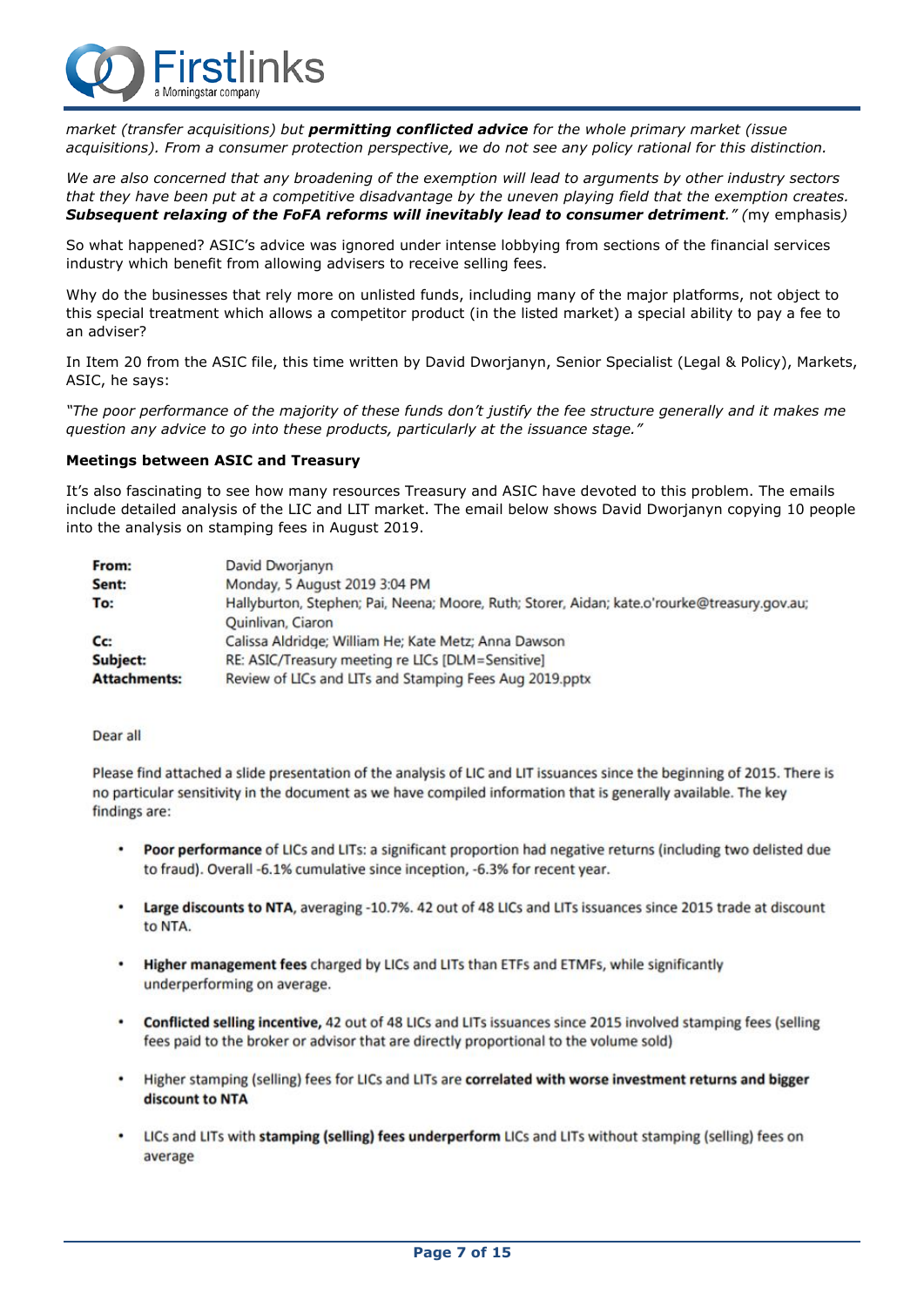

However, these results are not as clear cut as ASIC suggests. For example, some of the LICs that did not pay fees were not new issues, but rather, LICs involved in some internal restructuring that did not involve funding. Furthermore, analysis of LIC prices is fraught as discounts and premiums change almost daily, and prices are affected by modest amounts of supply and demand.

Nevertheless, regulator opinion of the market is shown by the following charts included in the presentation referred to above. They indicate the higher the stamping fee, i) the greater the discount to NTA and ii) the worse the investment outcome.



With the dispute on adviser selling fees growing in the media, Treasurer Josh Frydenberg recently wrote to ASIC saying:

"I am sure you share my concern that ASIC's analysis revealed some correlation between higher stamping fees and underperforming LICs. Can you please provide me with details as to how ASIC is monitoring LICs and other investments to which the stamping fees exemption applies to ensure that the interests of consumers are not *being compromised."*

#### **Advisers don't know how much will be issued**

The float of a company that 'made things and provided services' differs from an investment company. When a company such as Afterpay or Xero is floated, there is a set amount of stock available, valuing the floated company at a specific price. There is often a scramble for the limited supply.

With a LIC or LIT, the fund manager can accept every dollar offered and then simply buy more assets. There is an enormous incentive to 'back up the truck', as L1 Capital did with its \$1.3 billion raise and KKR did with its \$925 million issue. Both then struggled in the secondary market under the weight of supply and traded at discounts to NTA.

Yet financial advisers and brokers put \$2 billion into these two issues, readily accepting the selling fees, even after the originally-advised minimum transaction amounts were massively exceeded, with the inevitable oversupply issues

How can an advice licensee assessing whether an adviser's action was motivated by the selling fee argue that a LIC or LIT that trades at a discount is in the best interests of the client?

#### **What is the relevance for investors?**

Many SMSFs and more sophisticated retail investors assemble their portfolios using ASX-listed investments, and Exchange-Traded Funds (ETFs) have now reached \$60 billion, while LICs and LITs are about \$50 billion.

But there's a difference between the two. Demand for ETFs is primarily driven by cheap and easy access to index exposure, with many funds available for less than 10 basis points (0.1%). ETF providers devote considerable resources to investor education rather than paying promotional fees to financial advisers and brokers (there are no stamping fees paid on ETFs).

How can LICs and LITs compete with such low fees? Some such as Magellan rely on the long-term reputation of the manager, with a direct client base built over a decade of success, engagement and marketing effort. But new managers have none of this, so they pay selling fees to advisers to promote their products. From the manager's perspective, this is fair enough as it pays the adviser for their distribution.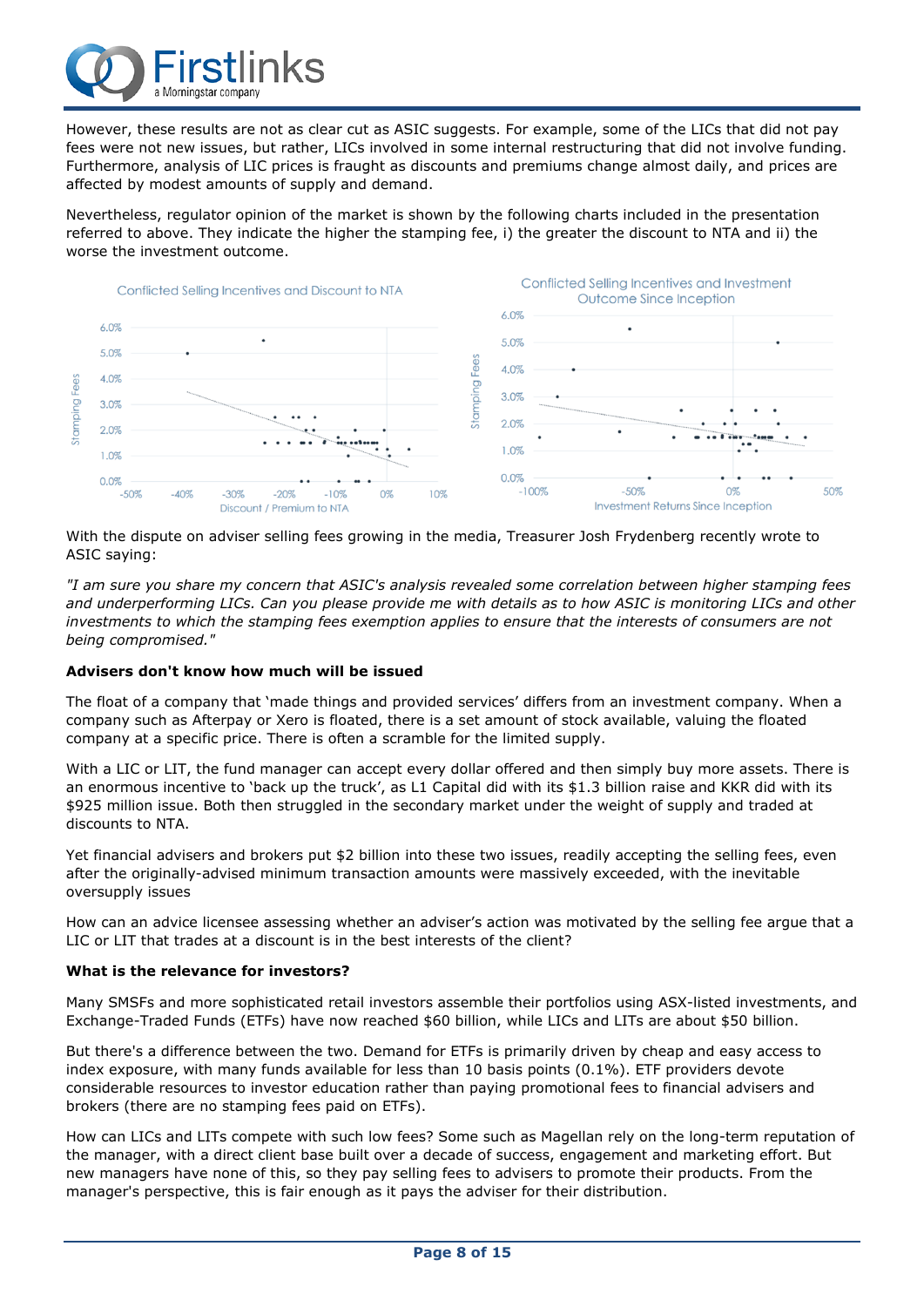

Without the selling fees, many of these transactions simply will not come to market. Advisers will have no more incentive to promote them to clients than the hundreds of unlisted funds they could sell any day of the week.

If the latest review by ASIC and Treasury, and the ethical questions raised by FASEA's Code of Ethics, lead to a change in treatment of selling fees, then ETFs will receive a boost, and investors and advisers may need to focus more on unlisted funds.

Graham Hand is Managing Editor of Firstlinks. This article does not consider the circumstances of any investor.

### **1 January is a moment of truth for the wealth industry**

### Paul Heath

For investors who poured \$925 million into the listed KKR Credit Income Fund (ASX:KKC) during October 2019, the opening weeks of trading would have provided a sobering insight into the pitfalls of a Listed Investment Trust (LIT) structure.

The experience also highlighted an important ethical question for the wealth advice industry to answer.

KKC upsized the deal to \$925 million following a flood of demand, but since listing, the shares have consistently traded below the \$2.50 issue price. And when the shares sank to \$2.43, the decline in capital value had eaten into nearly half of the expected total annual income return.

#### **Problem of trading at a discount**

One of the major challenges of a LIT structure is that the underlying shares can trade away from the value of the units in the trust. Occasionally, the shares trade at a premium to the underlying value, but of the 114 Listed Investment Company (LICs) and LITs trading on the ASX at the time of writing, 72% trade at a discount to Net Tangible Asset (NTA) value. The average discount is 12.6%.

While there is always a risk of capital loss when investing, the possibility of a discount to NTA amplifies that risk significantly.

The risk of variance to NTA is just one of the pitfalls of investing via a LIC/LIT structure. Another major risk for investors is the lack of liquidity. In the first three weeks of listing, only around 3% of KKC changed hands. The total value of KKC bid for in the market at time of writing is a mere \$270,000. The harsh reality of a LIT such as KKC is that even if an investor decided to exit their investment, it will be difficult to sell volume without driving the price down further.

The toxic pairing of a discount to NTA and a lack of liquidity is a value-destroying combination that is unique to LIC and LIT structures.

### **Why do so many investors line up to participate?**

Depending on the specific LIC/LIT, there can be a variety of reasons for the massive demand. However, our view is that a loophole in FoFA regulations that allows fund managers to pay incentives to advisers who sell LICs and LITs to their clients is a major contributor.

Under the 2012 Future of Financial Advice (FoFA) regulatory reforms, fund managers are banned from paying sales commissions to advisers who sell their products. But in 2014, listed funds were exempted from this rule, and the extent to which that exemption has been exploited is eye-popping. Nearly \$45 billion of capital is now invested in LICs and LITs, mostly on behalf of mum and dad investors.

And advisers are being paid lucrative incentives, called 'stamping fees' by fund managers, to sell their clients these funds. Initially these structures were used to buy portfolios of listed shares, similar to a managed fund. However more recently, as in the case of KKC, the structures have been used to acquire portfolios of unlisted, high yield, fixed income securities that are more difficult to value. We can now add another risk into the mix: opaqueness.

There are several more similar strategies queued up to come to market in 2020.

#### **Can an adviser be impartial when paid to sell a product?**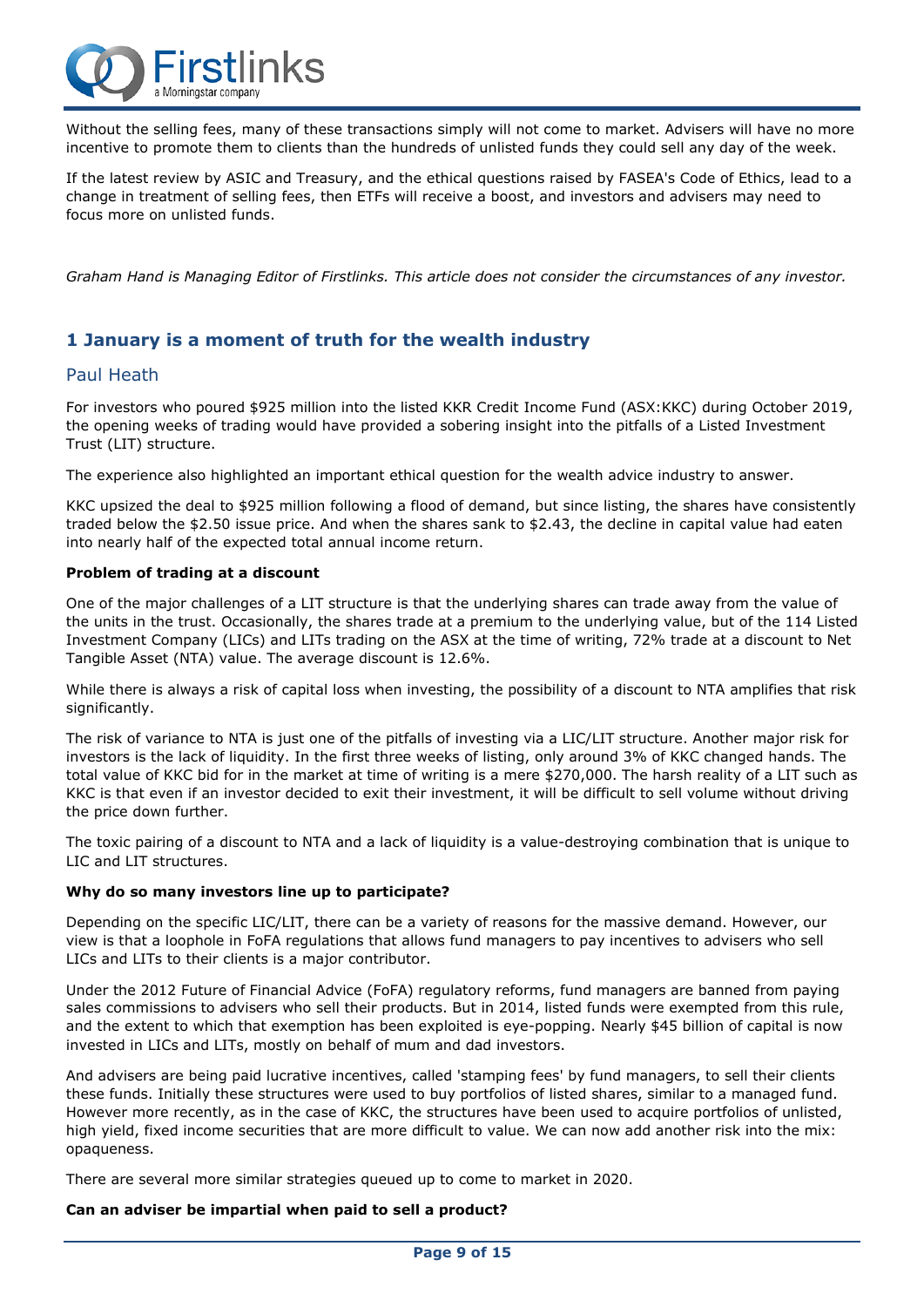

Good advice is always important, and that importance is only increasing as the risks keep rising. The key question to consider is how can an adviser who is receiving a significant fee for selling a product be in a position to offer good, impartial advice to their client? The truth is, they can't.

As Kenneth Hayne noted in his final report of the recent Royal Commission,

*"Experience shows that conflicts between duty and interest can seldom be managed; self-interest will almost always trump duty."*

The advice industry in Australia has evolved around the idea that it is acceptable for an adviser to have an interest that is in conflict with the interests of their client. There has been a view that the conflicts could be adequately managed, or adequately disclosed. The case studies of the Royal Commission graphically revealed why the current situation cannot be allowed to continue.

We have taken a public position against the exploitation of the stamping fee loophole. You can read the article we published (*There Are Still [Dangerous](https://kodacapital.com/press/there-are-still-dangerous-loopholes-in-financial-advice-rules) Loopholes In Financial Advice Rules*) on the topic earlier this year [here.](https://kodacapital.com/press/there-are-still-dangerous-loopholes-in-financial-advice-rules)

Good advice means conflict-free advice. We took a stand that we would only accept fees that were paid by our clients to ensure our advice would never be compromised.

#### **A shift in what is acceptable**

Importantly, conventional wisdom is slowly shifting for the better. The Financial Adviser Standards and Ethical Authority (FASEA) Code of Ethics came into force on 1 January 2020, and Standard 3 states:

"You must not advise, refer or act in any other manner where you have a conflict of interest or duty."

The guidance notes attached to the Code specifically call out stamping fees on Initial Public Offerings. However the disciplinary body charged with monitoring and enforcing adviser's adherence to the code has not yet been established. Whilst ASIC has provided relief for the requirement that advisers are registered with a compliance scheme, they have also stated that:

"AFS licensees will still be reauired to take reasonable steps to ensure that their financial advisers comply with the code from 1 January 2020, and advisers will still be obliged to comply with the code from that date *onwards. ASIC may take enforcement action where it receives breach reports."*

So it is at this point that we reach the fundamental ethical question for the industry.

We know where the regulator stands on this issue. Will fund managers follow the lead of Magellan and voluntarily call time on the practice of paying lucrative incentives to advisers to place private investors into risky structures? Will advisers voluntarily call time on accepting fees that compromise the advice they give to the clients who trust them?

Or will the industry continue to exploit the loophole before it finally closes?

1 January 2020 is a moment of truth for the wealth advice industry. How the industry responds will say a great deal about integrity and intent.

Paul Heath is a Founding Partner and Chief Executive Officer at Koda [Capital.](https://kodacapital.com/) This article is general information *and does not consider the circumstances of any individual.*

### **A crisis of underinsurance threatens to scar rural Australia**

### Chloe Lucas, Christine Eriksen and David Bowman

Australia is in the midst of a bushfire crisis that will affect local communities for years, if not permanently, due to a national crisis of underinsurance.

Already more than 1,500 homes have been destroyed – with months still to go in the bushfire season. Compare this to 2009, when Victoria's "Black Saturday" fires claimed more than 2,000 homes in February, or 1983, when the "Ash Wednesday" fires destroyed about 2,400 homes in Victoria and South Australia, also in February.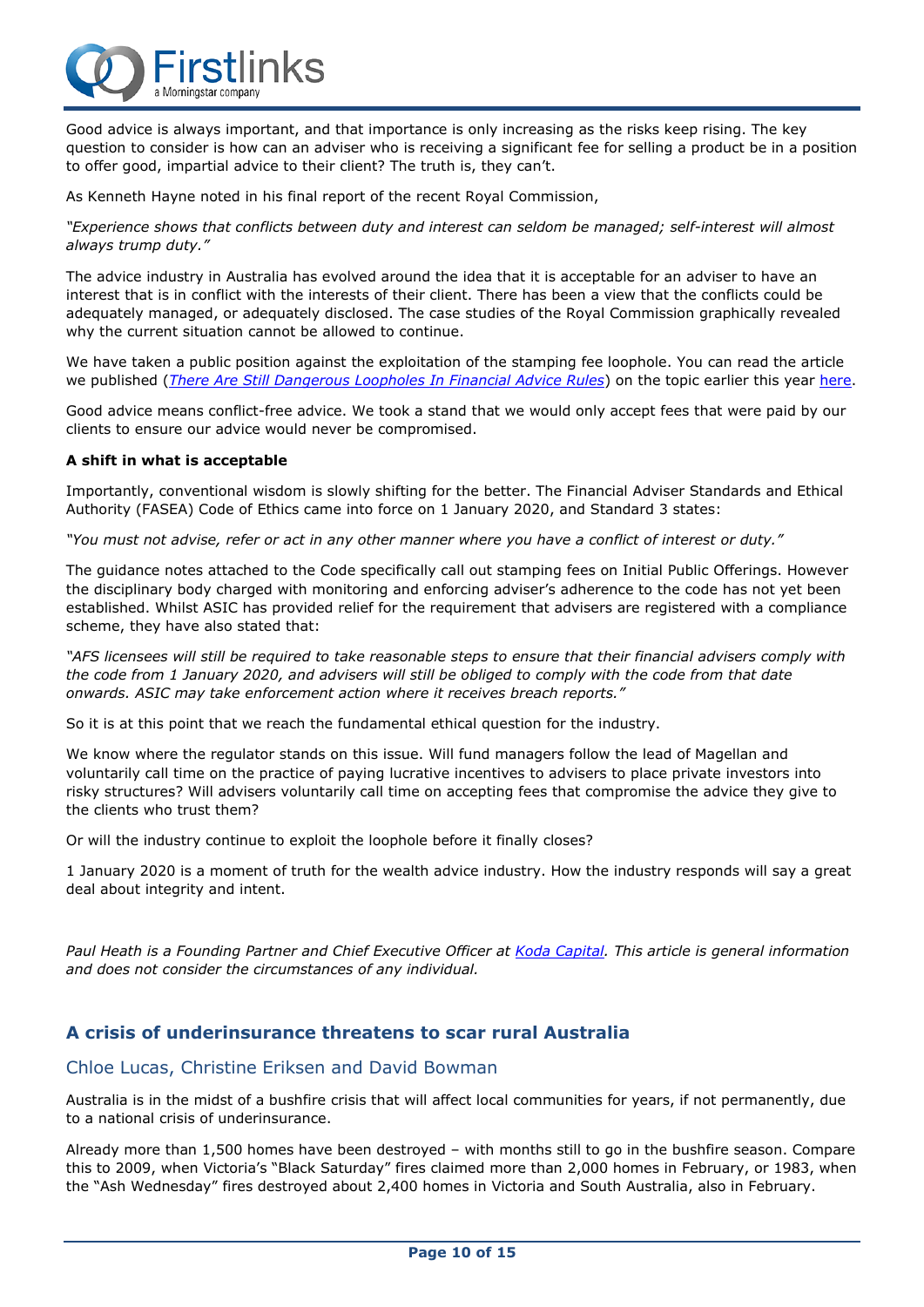

The 2020 fire season could end up surpassing these tragedies, despite the lessons learned and improvements in preparedness.

One lesson not really learned, though, is that home insurance is rarely sufficient to enable recovery. The evidence is many people losing their homes will find themselves unable to rebuild, due to lack of insurance.

We know this from [interviews](https://www.tandfonline.com/eprint/VF2QKHQM2J3JQ3YRXZQZ/full?target=10.1080%2F00049182.2019.1691436&) with those affected by the October 2013 Blue Mountains bushfires (in which almost 200 homes were [destroyed\)](https://www.abc.net.au/news/2014-10-17/remembering-the-blue-mountains-bushfires-one-year-on/5819100). Despite past disasters, more than 65% of [households](https://www.legalaid.nsw.gov.au/__data/assets/pdf_file/0003/19722/Submission-Natural-Disaster-Funding-Arrangements-June-2014-final.pdf) affected were underinsured.

Research published by the [Victorian](https://providers.dhhs.vic.gov.au/sites/default/files/2018-02/promoting%20financial%20resilience%20to%20emergencies%20through%20home%20and%20contents%20insurance%20strategy.pdf) government in 2017, meanwhile, estimated just 46% of Victorian [households](https://providers.dhhs.vic.gov.au/sites/default/files/2018-02/promoting%20financial%20resilience%20to%20emergencies%20through%20home%20and%20contents%20insurance%20strategy.pdf) have enough insurance to recover from a disaster, with 28% underinsured and 26% having no insurance.

The consequences aren't just personal. They potentially harm local communities permanently, as those unable to rebuild move away. Communities lose the vital knowledge and social networks that make them resilient to disaster.

#### **Miscalculating rebuilding costs**

All too often the disaster of having your home and possessions razed by fire is followed by the disaster of realising by how much you are underinsured.

As researchers into the impact of fires, we are interested why people find themselves underinsured. Our research, which includes [interviewing](https://insuranceresearchblog.wordpress.com/) those who have have lost their homes, shows it is complicated, and not necessarily due to negligence.

For example, a woman who lost her home in Kinglake, northeast of Melbourne, in the 2009 fires, told us how her insurance calculations turned out to bear no resemblance to the actual cost of rebuilding.

"You think okay, this is what I paid for the property," she said. "I think we had about \$550,000 on the house, and the contents was maybe \$120,000." It was on these estimates that she and her partner took out insurance. She told us:

"You think sure, yeah, I can rebuild my life with that much money. But nowhere near. Not even close. We *wound up with a \$700,000 mortgage at the end of rebuilding."*

#### **An extra mortgage**

A common issue is that people insure based on their home's market value. But rebuilding is often more expensive.

For one thing there's the need to comply with new building codes, which have been improved to ensure buildings take into account their potential exposure to bushfire. This is likely to [increase](https://www.tandfonline.com/eprint/VF2QKHQM2J3JQ3YRXZQZ/full?target=10.1080%2F00049182.2019.1691436&) costs by 20% or more, but is rarely made clear to insurance customers.

Construction costs also often spike following disasters, due to extra demand for building services and materials.

A further contributing factor is that banks can claim insurance payments to pay off mortgages, meaning the only way to rebuild is by taking out another mortgage.

"People who owned houses, any money that was owing, everything was taken back to the bank before they could do anything else," said a former shop owner from Whittlesea, (about 30km west of Kinglake and also severely hit by the 2009 fires).

This meant, once banks were paid, people had nothing left to restart.

She told us:

"People came into the shop and cried on my shoulder, and I cried with them. I helped them all I could there. That's probably why we lost the business, because how can you ask people to pay when they've got nothing?"

#### **Undermining social cohesion**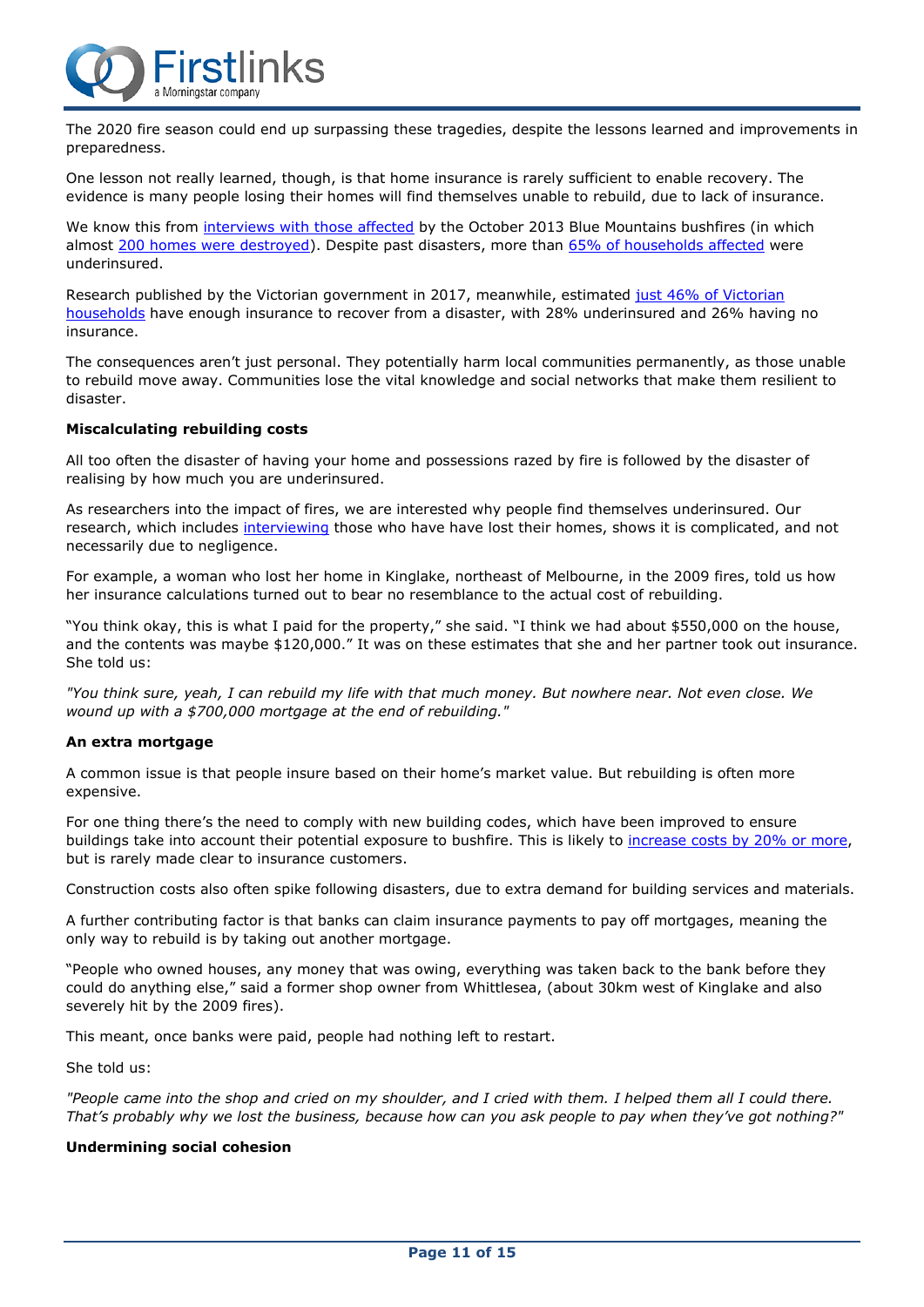

In rural areas there is often a shortage of rental properties. Insurance companies generally only cover rent for 12 months, which is not enough time to rebuild. For families forced to relocate, moving back can feel disruptive to their recovery.

Underinsurance significantly increases the chances those who lose their homes will move away and never return – hampering social recovery and resilience. Residents that cannot afford to rebuild will sell their property, with "tree changers" the most likely buyers.

Communities not only lose residents with local knowledge and important skills but also social cohesion. [Research](https://www.sciencedirect.com/science/article/abs/pii/S0959378013001684) in both Australia and the United States suggested this can leave those communities less prepared for future disasters.

This is because a sense of community is vital to individuals' willingness and ability to prepare for and act in a threat situation. A confidence that others will weigh in to help in turn increases people's confidence and ability to prepare and act.

In Whittlesea, for example, residents reported a change in their sense of community cohesion after the Black Saturday fires. "The newer people coming in," one interviewee told us, "aren't invested like the older people are in the community."

Australia is one of the few wealthy countries that heavily relies on insurance markets for recovery from disasters. But the evidence suggests this is an increasingly fraught strategy, particularly when rural communities also have to cope with the reality of more intense and frequent extreme weather events.

If communities are to recover from bushfires, the nation cannot put its trust in individual insurance policies. What's required is national policy reform to ensure effective disaster preparedness and recovery for all.

The Conversation

*Chloe [Lucas,](https://theconversation.com/profiles/chloe-lucas-132984) Postdoctoral Research Fellow, Geography and Spatial Sciences, University of [Tasmania;](http://theconversation.com/institutions/university-of-tasmania-888) [Christine](https://theconversation.com/profiles/christine-eriksen-106365) [Eriksen,](https://theconversation.com/profiles/christine-eriksen-106365) Senior Lecturer in Geography and Sustainable Communities, University of [Wollongong,](http://theconversation.com/institutions/university-of-wollongong-711) and [David](https://theconversation.com/profiles/david-bowman-4397) [Bowman,](https://theconversation.com/profiles/david-bowman-4397) Professor of Pyrogeography and Fire Science, [University](http://theconversation.com/institutions/university-of-tasmania-888) of Tasmania*

*This article is republished from The [Conversation](http://theconversation.com/) under a Creative Commons license.*

### **Headwinds and tailwinds, a decade in review**

### Hugh Dive

Investing in equities is a long game, with share prices in the short-term influenced by market emotions, forced selling and Trump tweets – factors that often have little to do with a company's profits and growth prospects. However over the longer term, companies that reward their patient shareholders with a higher share price are those that grow earnings and navigate their way through the issues that markets, regulators and customers throw at them.

The last decade has generally been kind to investors in Australian equities with the ASX200 up by 130%. This week, we check how the market has fared since 2009, along with the key themes that have influenced the share market during this period.

#### **Setting the scene**

December 2009 was a bleak time for investors. While the ASX200 had recovered from its low in February 2009, investor confidence remained fragile. The Babcock and Brown group of companies had just gone into administration and Centro was looking shaky. Over the course of 2009, ASX-listed companies had raised a record \$70 billion in hurried rights issues and placements to shore up company balance sheets, placating the banking wolves howling at their doors. The 2009 financial reporting year was one to forget with companies delivering weaker profits and writing down the value of assets acquired in the heady days before the GFC.

#### **Key factors and foundations**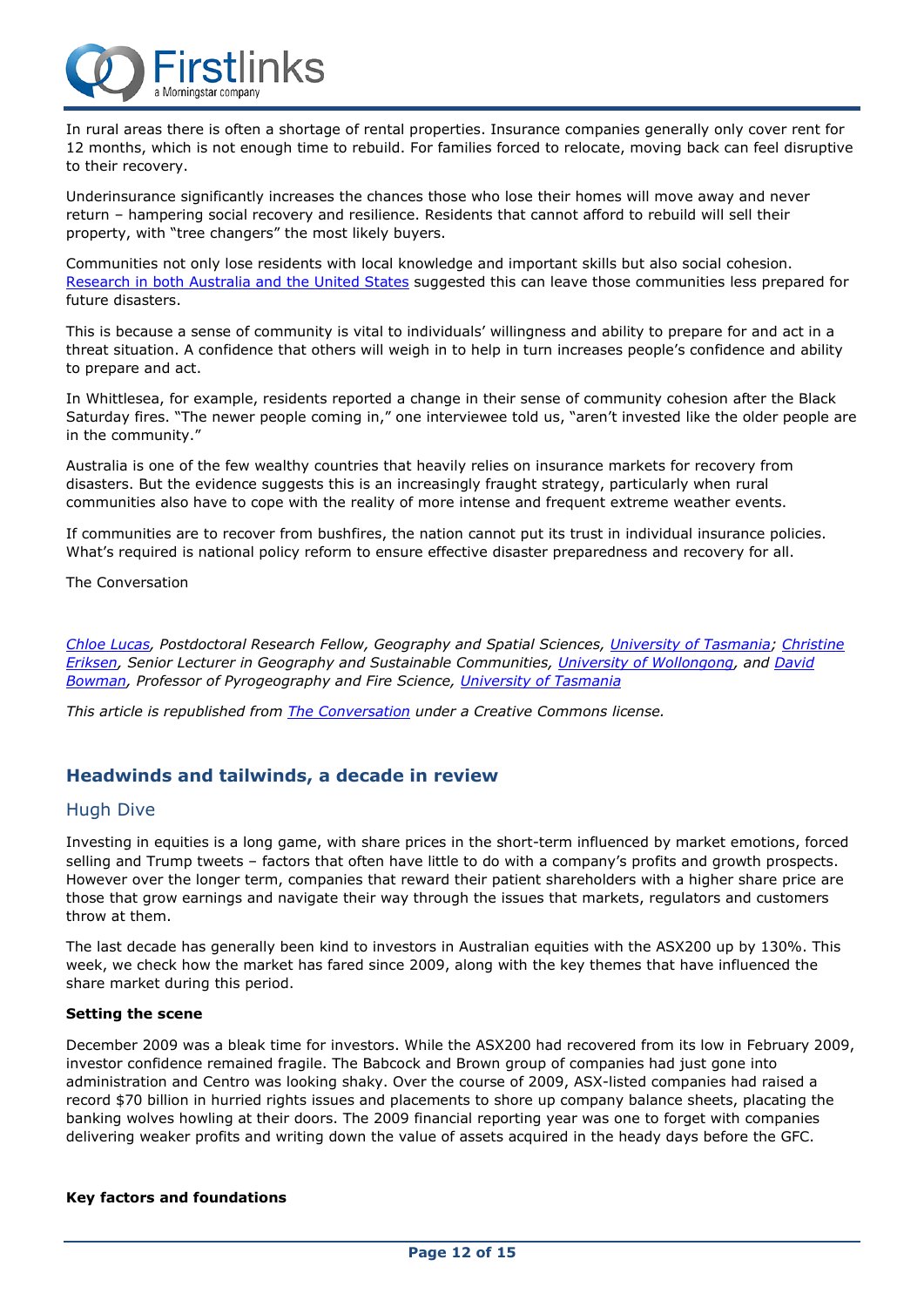

While management teams can grow earnings via expanding into new markets, taking market share from competitors and making acquisitions (or selling unprofitable businesses), external factors over which a company's management has no control such as exchange rates, commodity prices and interest rates often have the biggest impact on a company's profits and thus share prices.

Over the past decade, the Australian dollar declined to US\$0.68 after peaking at US\$1.10 in 2011. The decline steadily boosted the earnings of companies such as CSL (+885%), Amcor (+266%) and Sonic Healthcare (+154%), all of which derive most of their profits from operations outside Australia.

Similarly, the steady decline in interest rates over the past decade has reduced interest costs for all Australian companies, increasing profits after tax. In January 2010, the benchmark Australian Government 10-year bond rate was 5.7%, but it finished the decade at a low of 1.29%. Borrowers saw the standard variable mortgage rate decline from 6.9% to 3.3%. On a \$700,000 loan, this reduced monthly payments from \$4,900 to \$3,430. While falling interest rates saw Australian credit growth increase from 0% to 12% by 2016, over the past four years, credit growth has fallen to 3-4%. High levels of household debt and tighter bank lending standards discourages additional borrowing, despite further rate cuts.

NAB's Chairman Phil Chronican Noted in November 2019 that the RBA's rate cuts were not achieving their goal of stimulating the Australian economy. He saw that when interest rates were cut, NAB's borrowers were not reducing their monthly payments to spend on consumer goods, but were maintaining their monthly repayment to pay down their loan faster.

Conversely, savers such as retirees living off term deposits – who are likely to spend all of their interest income – now faced reduced cash flows. Thus, the fall in interest rates over the past decade appears to have resulted in a wealth transfer between savers who would otherwise be spending their interest income, to reducing the debts outstanding for borrowers. This transfer has affected a minimal positive impact on the economy.

| Factor                                         | <b>Total Return last 10 years</b> | <b>Notes</b>                      |
|------------------------------------------------|-----------------------------------|-----------------------------------|
| Australian Dollar vs United States Dollar Spot |                                   | -25% Trending downwards           |
| Iron Ore (USD/MT) - Daily                      |                                   | -9% Very volatile                 |
| <b>WTI Spot</b>                                |                                   | -14% Stable until 2014, then down |
| Gold                                           |                                   | 30% Trending upwards              |
| Aus 10 Yr Bond Rate                            |                                   | -78% Trending downwards           |

The falling oil price over the past decade provided a consistent headwind for Woodside (+11%), Origin Energy (-12%) and Santos (-13%). However, decisions by Santos and Origin to spend tens of billions on competing LNG export plants at Gladstone in Queensland when the oil price was over US\$100 per barrel (now US\$60) weighed on their share prices. The development of US shale gas in the early part of the decade changed the USA – previously one of the largest oil importers – to a nation that is now exporting energy globally. This damaged OPEC's capacity to manipulate the global oil price and has revitalised US manufacturing, now powered by cheap US energy.

### **The leaders of today aren't always the leaders of the future**

The below table looks at how the ASX Top 50 stocks in December 2009 have performed over the past decade. Particularly striking is the distribution of the table, with only 17 of the Top 50 stocks outperforming the ASX200, and the bulk of the Top 50 underperforming.

The index has been driven by companies that were either quite small in 2010 such as Magellan (+884%) or were still a twinkle in their founder's eyes, such as Afterpay. About 10% of the ASX Top 50 from December 2009 did not get a chance to shine over the full 10 years as they were taken over by mostly foreign buyers. Generally, this was good news for Australian shareholders as Japan Post and SAB Miller clearly overpaid for their acquisitions of Toll and Fosters respectively, with both companies subsequently writing down the value of the transport and beer assets by billions. Though overpaying for ASX-listed companies is not solely the province of foreigners, AMP's \$4.15 billion bid for AXA Asia Pacific in 2011 was a poor move.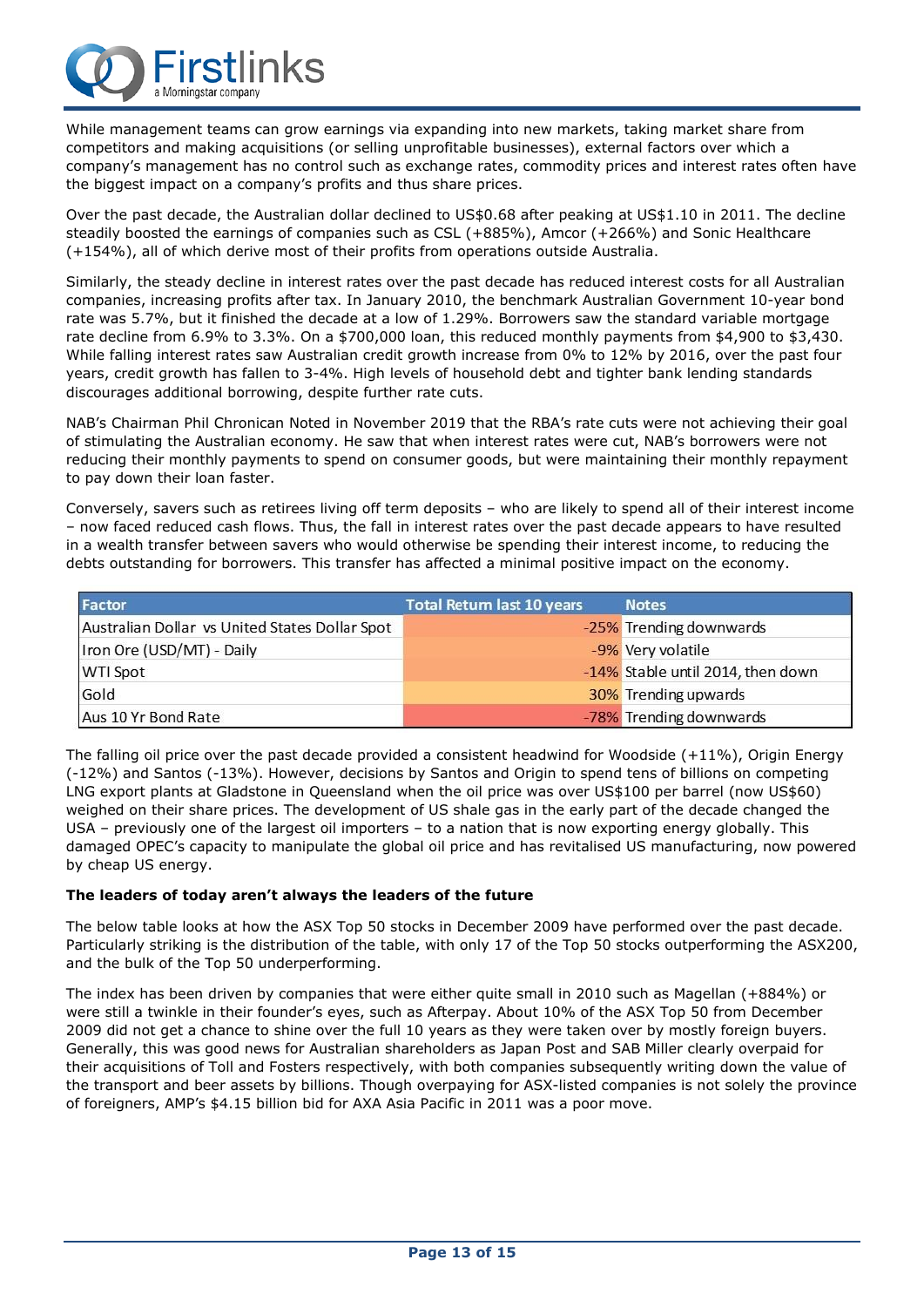

| ASA TOP 50 Companies December 2005  |                                   |                                   |  |  |  |
|-------------------------------------|-----------------------------------|-----------------------------------|--|--|--|
|                                     |                                   |                                   |  |  |  |
| Company<br><b>CSL Limited</b>       | <b>Total Return last 10 years</b> | <b>Notes</b>                      |  |  |  |
| Spark New Zealand                   | 298%                              | 885% Star performer of the decade |  |  |  |
|                                     | 269%                              |                                   |  |  |  |
| Macquarie Group Ltd                 | 266%                              |                                   |  |  |  |
| Transurban Group                    | 266%                              |                                   |  |  |  |
| Amcor PLC                           | 218%                              |                                   |  |  |  |
| Fortescue Metals Grp                | 211/                              |                                   |  |  |  |
| Qantas Airways<br><b>ASXLimited</b> | 204%                              |                                   |  |  |  |
| <b>GPT</b> Group                    |                                   |                                   |  |  |  |
|                                     | 185%                              |                                   |  |  |  |
| Insurance Australia                 | 178%                              |                                   |  |  |  |
| Lendlease Group                     | 169.7                             |                                   |  |  |  |
| Wesfarmers Limited                  | 166%                              |                                   |  |  |  |
| <b>Brambles Limited</b>             | 158%                              |                                   |  |  |  |
| Sonic Healthcare                    | 154%                              |                                   |  |  |  |
| Crown Resorts Ltd                   | 136%                              |                                   |  |  |  |
| Suncorp Group Ltd                   | 134/                              |                                   |  |  |  |
| Commonwealth Bank.                  | 130 <sub>2</sub>                  |                                   |  |  |  |
| <b>S&amp;PIASX 200 Acc</b>          | 129 <sub>Z</sub>                  |                                   |  |  |  |
| Twenty-First FOX Inc.               |                                   | 128% Moved listing to US 2014     |  |  |  |
| AGL Energy Limited.                 | 124%                              |                                   |  |  |  |
| TABCORP Holdings Ltd                | 101.2                             |                                   |  |  |  |
| ANZ Banking Grp Ltd                 | 91%                               |                                   |  |  |  |
| Computershare Ltd                   | 89%                               |                                   |  |  |  |
| Woolworths Group Ltd                | 86%                               |                                   |  |  |  |
| Stockland                           | 85%                               |                                   |  |  |  |
| Telstra Corporation.                | 81%                               |                                   |  |  |  |
| <b>Rio Tinto Limited</b>            | 81%                               |                                   |  |  |  |
| Westpac Banking Corp                | 79%                               |                                   |  |  |  |
| Novion Property Grp                 |                                   | 69% Now Vicinity Centres          |  |  |  |
| National Aust, Bank                 | 62%                               |                                   |  |  |  |
| Oil Search Ltd                      | 54%                               |                                   |  |  |  |
| Foster's Group                      |                                   | 50% Taken over SAB Miller 2011    |  |  |  |
| Coca-Cola Amatil                    | 49.4                              |                                   |  |  |  |
| Westfield Group                     | 47 <sub>2</sub>                   |                                   |  |  |  |
| <b>BHP Group Limited</b>            | 42%                               |                                   |  |  |  |
| Intoll Group                        |                                   | 42% Taken over CPP 2010           |  |  |  |
| Lihir Gold Limited                  |                                   | 39% Taken over New crest 2011     |  |  |  |
| <b>Incited Pivot</b>                | 36%                               |                                   |  |  |  |
| Orica Limited                       | 30 <sub>2</sub>                   |                                   |  |  |  |
| Toll Holdings Ltd                   |                                   | 27% Taken over Japan Post 2015    |  |  |  |
| Cimic Group Ltd                     | 25/                               |                                   |  |  |  |
| AXA Asia Pacific                    |                                   | 15% Taken over by AMP 2011        |  |  |  |
| BlueScope Steel Ltd                 | 13%                               |                                   |  |  |  |
| Woodside Petroleum                  | 11%                               |                                   |  |  |  |
| Origin Energy                       | $-12%$                            |                                   |  |  |  |
| Santos Ltd                          | $-13%$                            |                                   |  |  |  |
| New crest Minina                    | $-14%$                            |                                   |  |  |  |
| QBE Insurance Group                 | $-16%$                            |                                   |  |  |  |
| <b>Worley Limited</b>               | $-21/2$                           |                                   |  |  |  |
| <b>AMP Limited</b>                  | $-29%$                            |                                   |  |  |  |
| <b>OneSteel/Arrium</b>              |                                   | -100% Administration 2016         |  |  |  |

## ACV Tex EO Companies Desember 2000

*Source: IRESS*

### **Top performers on the ASX**

The key themes among the leaders are companies that have **grown earnings** (CSL, Fortescue, Sonic Healthcare), benefited from falling interest rates (Transurban, GPT), and have enjoyed a tailwind from a **falling Australian dollar** (Amcor, Macquarie). The fall in the oil price has dramatically improved Qantas' business model, transforming the company from one needing to raise capital to stay afloat to one that consistently conducts share buy-backs.

#### **Bringing up the rear**

Steelmaker Onesteel/Arrium is the worst performing stock in the Top 50 over the past decade with the company going into administration in 2016. The steel company's long steel manufacturing operations and